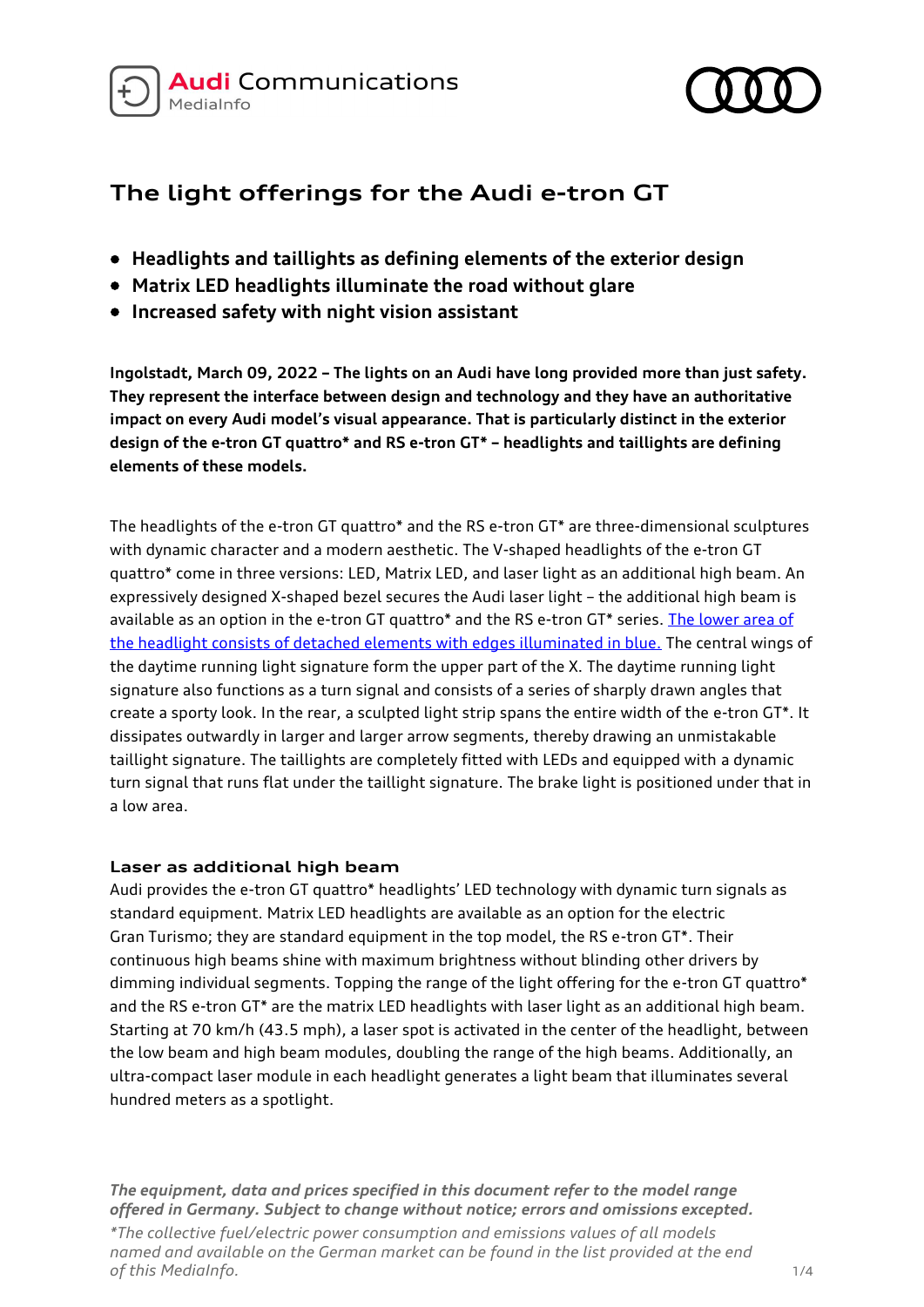



The Gran Turismo's top headlights offer an additional characteristic feature: [the dynamic lighting effects of the leaving home and coming home function in the front and](https://www.audi-mediacenter.com/en/audimediatv/video/footage-light-signatures-5336)  [rear.](https://www.audi-mediacenter.com/en/audimediatv/video/footage-light-signatures-5336) The former starts upon unlocking the car and was inspired by the power of a sound wave: the lighting of the individual elements builds up quickly and powerfully before briefly pulling back and then going all in the second time.

## **Matrix LED headlights in detail**

The [matrix LED headlights](https://www.audi-mediacenter.com/en/audimediatv/video/animation-audi-rs-e-tron-gt-lighting-technology-5485) in the e-tron GT quattro\* and the RS e-tron GT\* generate high beams with light-emitting diodes that are bundled into shared reflectors or lenses, regardless of which model. They illuminate the road without blinding. As soon as the camera on the windshield senses other cars or towns, the control unit dims individual LEDs or adjusts them to a lower level. This makes several million light patterns possible. The matrix LED light fully illuminates the areas between and next to the cars without irritating other drivers because it shields other vehicles. Other light-emitting diodes in the Matrix LED headlight assume the function of the maneuvering light that illuminates the lateral area in front of the car when driving in reverse as well as the function of the all-weather light. This technology reduces glare from reflected light in poor visibility and delivers wider illumination as a fog light with quadrupled range. The cornering light is generated by shifting the focal point of the light along the curve. The turn signal is predictively activated shortly before the car arrives at an intersection. Headlights and taillights are equipped with dynamic turn signals. A band of LEDs is easily noticeable and actuated in successive segments in a few milliseconds, visually generating light motion in the appropriate turning direction.

## **Increased safety with night vision assistant**

In addition to the various headlights on the e-tron GT, the night vision assistant is also available as an option. The [marking light](https://www.audi-mediacenter.com/en/search?type=image&query=marking%20light%20&order=relevance&filter=) is included in that. Starting at 60 km/h (*37.3 mph*), individual LEDs in the matrix LED headlights pulse repeatedly to mark perceived pedestrians, thereby highlighting pedestrians who are not in lighted areas against their surroundings. The heart of the night vision assistant is a thermal imaging camera. It has a 24-degree angle of view, its protective window is cleaned by a washer nozzle, and it is heated when cold. As a far infrared system (FIR), the camera reacts to the heat radiated by people or animals in order to show them on the central display among the instruments. If the control unit foresees a hazard, such as when a pedestrian walks near the car on the street, the person is marked in red and a warning signal sounds at the same time. A warning also appears in the optional head-up display. The marking and the image contrast can be configured in the MMI.

You can find additional information about Audi's light technology in [TechTalk Light.](https://www.audi-mediacenter.com/en/presskits/audi-techtalk-light-13349)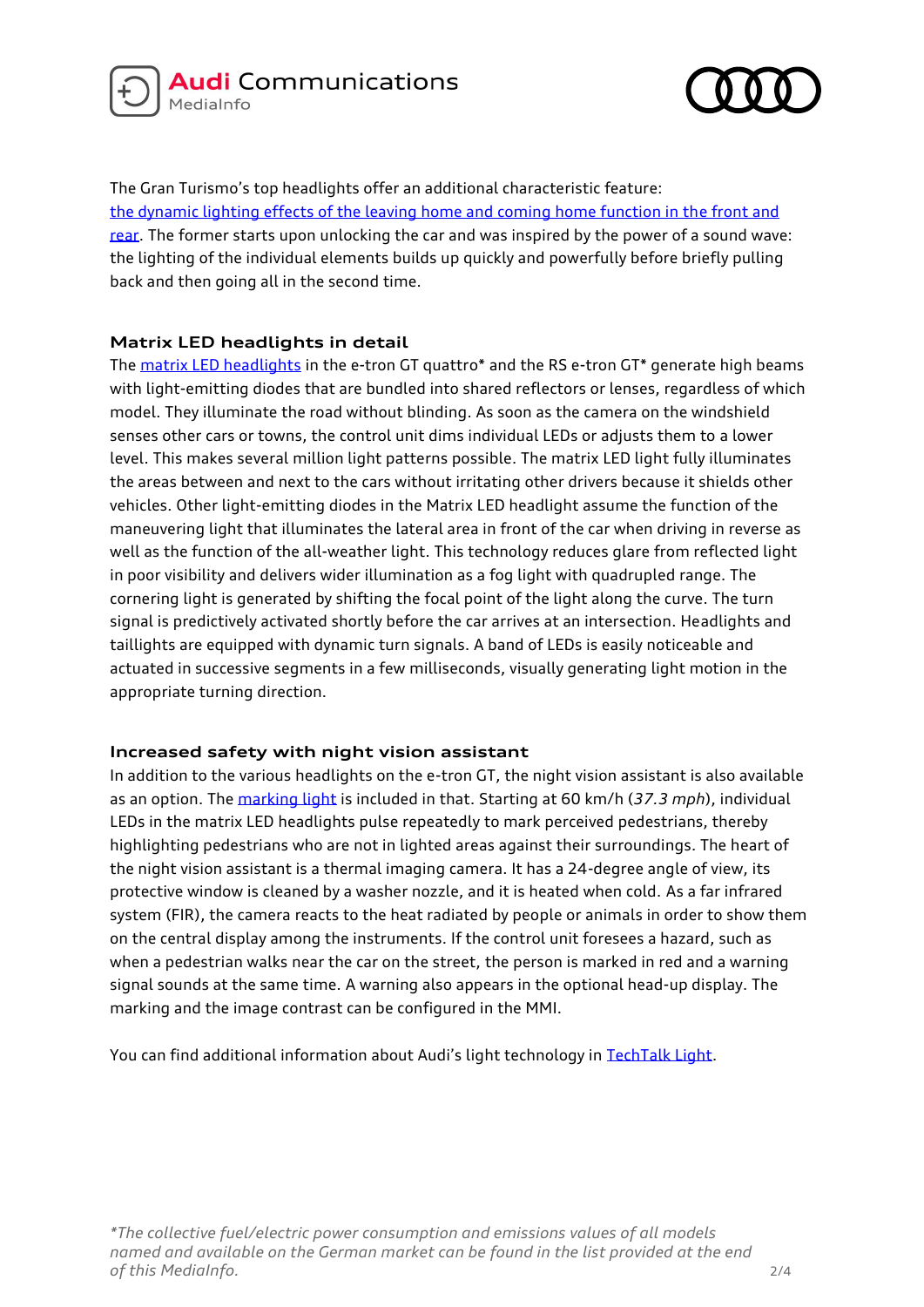



### **Product and Technology Communications**

Christian Hartmann Spokesperson Audi e-tron GT, Audi RS e-tron GT, Electric Mobility, Fuel Cell Technologies, Automated Driving Phone: +49-151-52844338 Email: [christian.hartmann@audi.de](mailto:christian.hartmann@audi.de) [www.audi-mediacenter.com/en](http://www.audi-mediacenter.com/de)



The Audi Group is one of the most successful manufacturers of automobiles and motorcycles in the premium and luxury segments. With its brands Audi, Ducati, Lamborghini and, since January 1, 2022, Bentley, it comprises the premium brand group within the Volkswagen Group. Its brands are present in more than 100 markets worldwide. Audi and its partners produce automobiles and motorcycles at 21 locations in 13 countries.

In 2021, the Audi Group delivered around 1.681 million cars from the Audi brand, 8,405 sports cars from the Lamborghini brand and 59,447 motorcycles from the Ducati brand to customers. More than 85,000 people all over the world work for the Audi Group, around 58,000 of them in Germany. With its attractive brands, new models, innovative mobility offerings and groundbreaking services, the premium brand group is systematically pursuing its path toward becoming a provider of sustainable, individual, premium mobility.